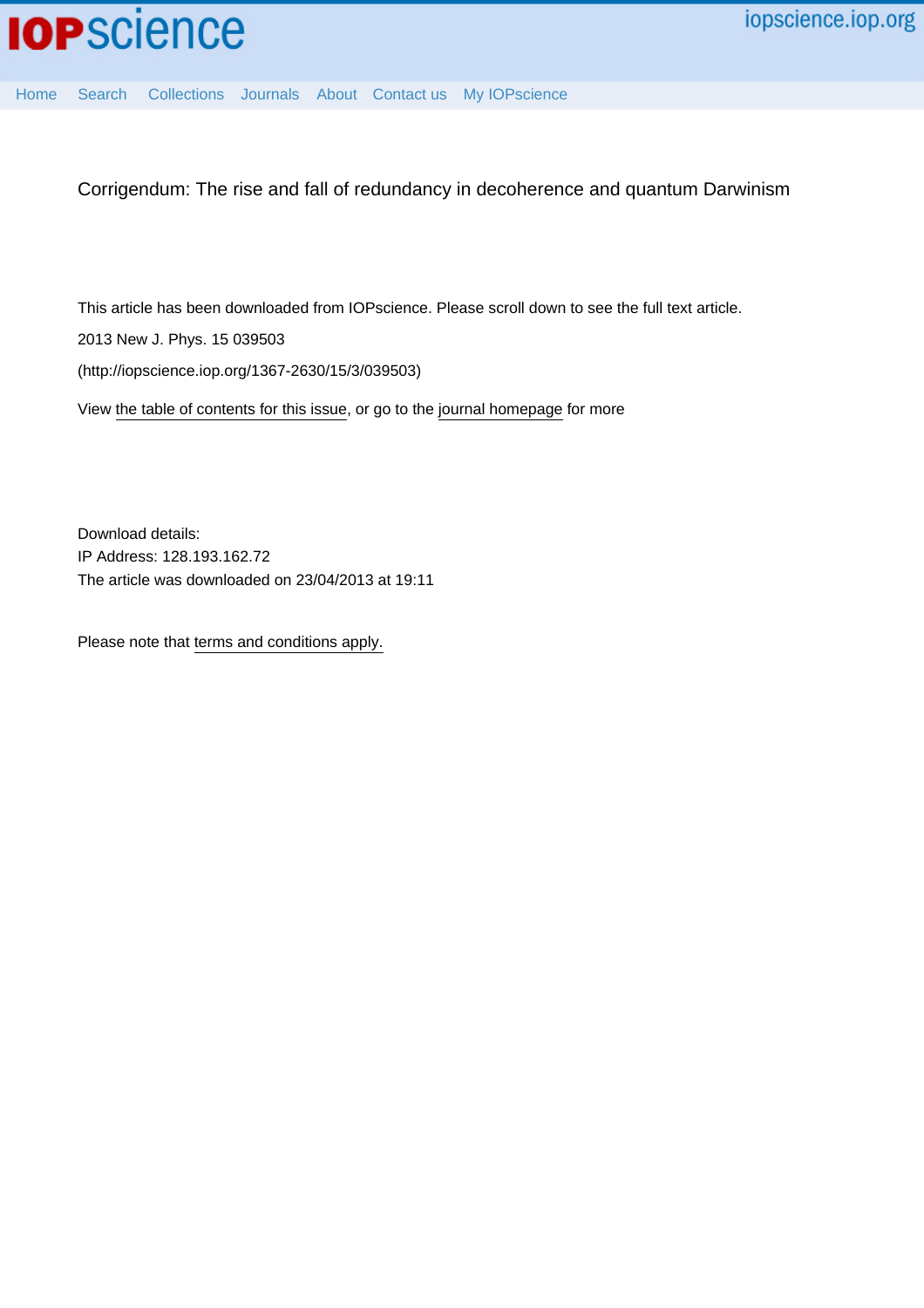

## **Corrigendum: The rise and fall of redundancy in decoherence and quantum Darwinism**

2012 *New J. Phys.* **14** 083010

## **C Jess Riedel**1,2,<sup>5</sup> **, Wojciech H Zurek**1,<sup>3</sup> **and Michael Zwolak**1,<sup>4</sup>

<sup>1</sup> Theoretical Division, LANL, Los Alamos, NM 87545, USA 2 IBM Watson Research Center, Yorktown Heights, NY, USA <sup>3</sup> Santa Fe Institute, Santa Fe, NM 87501, USA <sup>4</sup> Department of Physics, Oregon State University, Corvallis, OR 97331, USA E-mail: [cjriedel@us.ibm.com](mailto:cjriedel@us.ibm.com)

*New Journal of Physics* **15** (2013) 039503 (2pp) Received 27 February 2013 Published 21 March 2013 Online at <http://www.njp.org/> doi:10.1088/1367-2630/15/3/039503

This is a corrigendum for our paper (2012 *New J. Phys.* **14** 083010). A proof in the appendix of the paper contained some typos introduced during the preparation of the manuscript. They do not affect the result of the proof or the overall conclusions of the paper.

The base of the exponents in equations  $(A.28)$  and  $(A.33)$  and the base of the first exponent in equation  $(A.34)$  should be the number 4 and not 2. Those equations should read

$$
\|\tilde{\rho}_{\mathcal{F}} - \tilde{\rho}_{\mathcal{F}}^{\infty}\|_{\text{HS}}^2 = \sum_{\vec{r}} \sum_{\vec{r}' \neq \vec{r}} |\langle \vec{r} | \tilde{\rho}_{\mathcal{F}} | \vec{r}' \rangle|^2 \tag{A.27}
$$

$$
\leqslant \frac{1}{4^{fN}} \sum_{\vec{r}} \sum_{\vec{r}' \neq \vec{r}} |\Delta_{(\vec{r} - \vec{r}')}|^2
$$
\n(A.28)

<sup>5</sup> Author to whom any correspondence should be addressed.

Content from this work may be used under the terms of the [Creative Commons Attribution 3.0 licence.](http://creativecommons.org/licenses/by/3.0)  $\odot$ Any further distribution of this work must maintain attribution to the author(s) and the title of the work, journal citation and DOI.

*New Journal of Physics* **15** (2013) 039503

 $©$  IOP Publishing Ltd and Deutsche Physikalische Gesellschaft